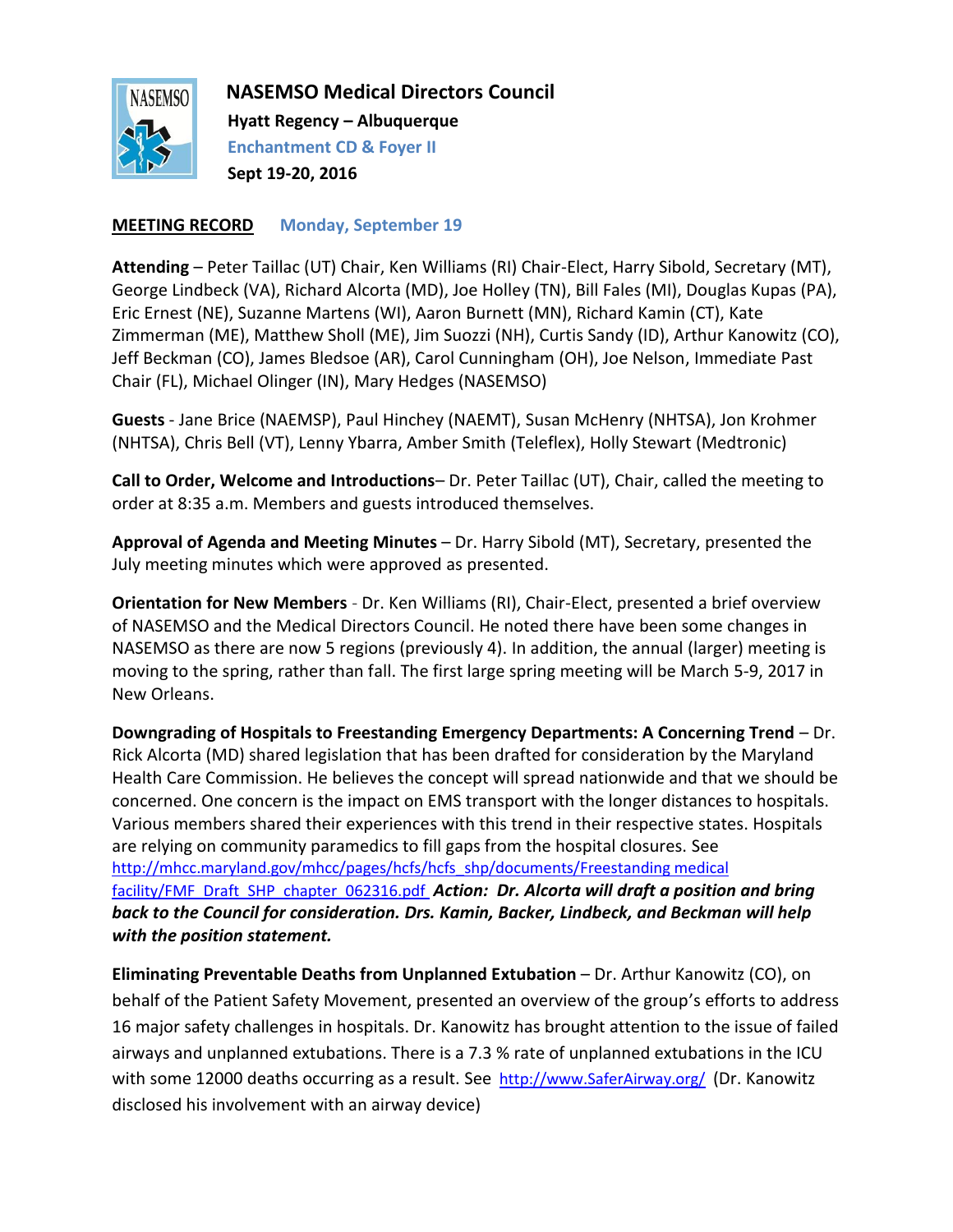**Military Trauma Care's Learning Health System and its Translation to Civilian Sector:** *EMS Recommendations from the National Academy of Medicine Report – Dr. Douglas Kupas (PA),* NAM Committee Member, presented to a joint session with the Trauma Managers Council, the Medical Directors Council and the Education and Professional Services Council. See [https://www.nasemso.org/Meetings/Annual/documents/Integrating-Military-and-Civilian-](https://www.nasemso.org/Meetings/Annual/documents/Integrating-Military-and-Civilian-Trauma-Care-Systems-Kupas-2016.pdf)[Trauma-Care-Systems-Kupas-2016.pdf](https://www.nasemso.org/Meetings/Annual/documents/Integrating-Military-and-Civilian-Trauma-Care-Systems-Kupas-2016.pdf)

**NASEMSO Leadership Update** – Dia Gainor, Executive Director & Paul Patrick, President, shared remarks. Paul said that NASEMSO is extremely proud of the Medical Directors Council. He added that he has seen tremendous growth. Dia added that the Medical Directors Council has had representation on every single project that has NASEMSO has undertaken in recent years. She noted the next phase of the Model EMS Guidelines is an important project included in the new cooperative agreement with NHTSA. The implementation of a pre-hospital evidence-based guideline has been an important project that is now wrapping up after 5 years of work. Dia said that NASEMSO was recently awarded a project through HHS, ASPR to develop transport guidelines with highly infectious disease. The Fatigue in EMS project is underway. EMS Compass is in its final stage, and we look forward to new performance measures resulting from that effort. Dia added that NASEMSO has entered into a partnership with the new **National EMSC Innovation & Improvement Center** that was recently awarded to Baylor College of Medicine and Texas Children's Hospital. Dia added that NASEMSO looks forward to developing the new EMS Agenda for the Future. Drs. Kamin and Taillac mentioned how helpful it would be to have an updated electronic platform to conduct member discussions. Dia said she is well aware of the concern and the need to update our platform.

**CARES Registry** - Monica Rajdev, Director of State Programs and Data Integration, presented an update on the CARES Registry in a Joint meeting with the Data Managers Council. See [https://www.nasemso.org/Meetings/Annual/documents/MDC-DMS-CARES-Registry-Update-](https://www.nasemso.org/Meetings/Annual/documents/MDC-DMS-CARES-Registry-Update-Rajdev-and-McNally-2016.pdf)[Rajdev-and-McNally-2016.pdf](https://www.nasemso.org/Meetings/Annual/documents/MDC-DMS-CARES-Registry-Update-Rajdev-and-McNally-2016.pdf)

**Strategies to Improve Cardiac Arrest Survival: Presentation to the National Academies of Science: IOM** – Dr. Peter Taillac summarized his recent presentation to the NAS (formerly the Institute of Medicine) highlighting the advances over the last decade in developing national standards for prehospital cardiac care, including improved research, development and promulgation of evidence-based care guidelines, and the recent EMS Compass initiative which is developing evidence-based prehospital performance improvement measures for cardiac arrest management.

**CARES Resolution** – Dr. Taillac presented a proposed NASEMSO resolution: *Support of the Cardiac Arrest Registry to Enhance Survival (CARES)*. The resolution supports the CARES Registry data elements as the national prehospital dataset for cardiac arrest. The draft resolution is also being reviewed by the Data Managers Council who will likely co-sponsor the resolution with the Medical Directors Council. (Note: the final resolution as adopted by NASEMSO is available at [http://nasemso.org/Advocacy/PositionsResolutions/documents/2016-01-CARES.pdf\)](http://nasemso.org/Advocacy/PositionsResolutions/documents/2016-01-CARES.pdf)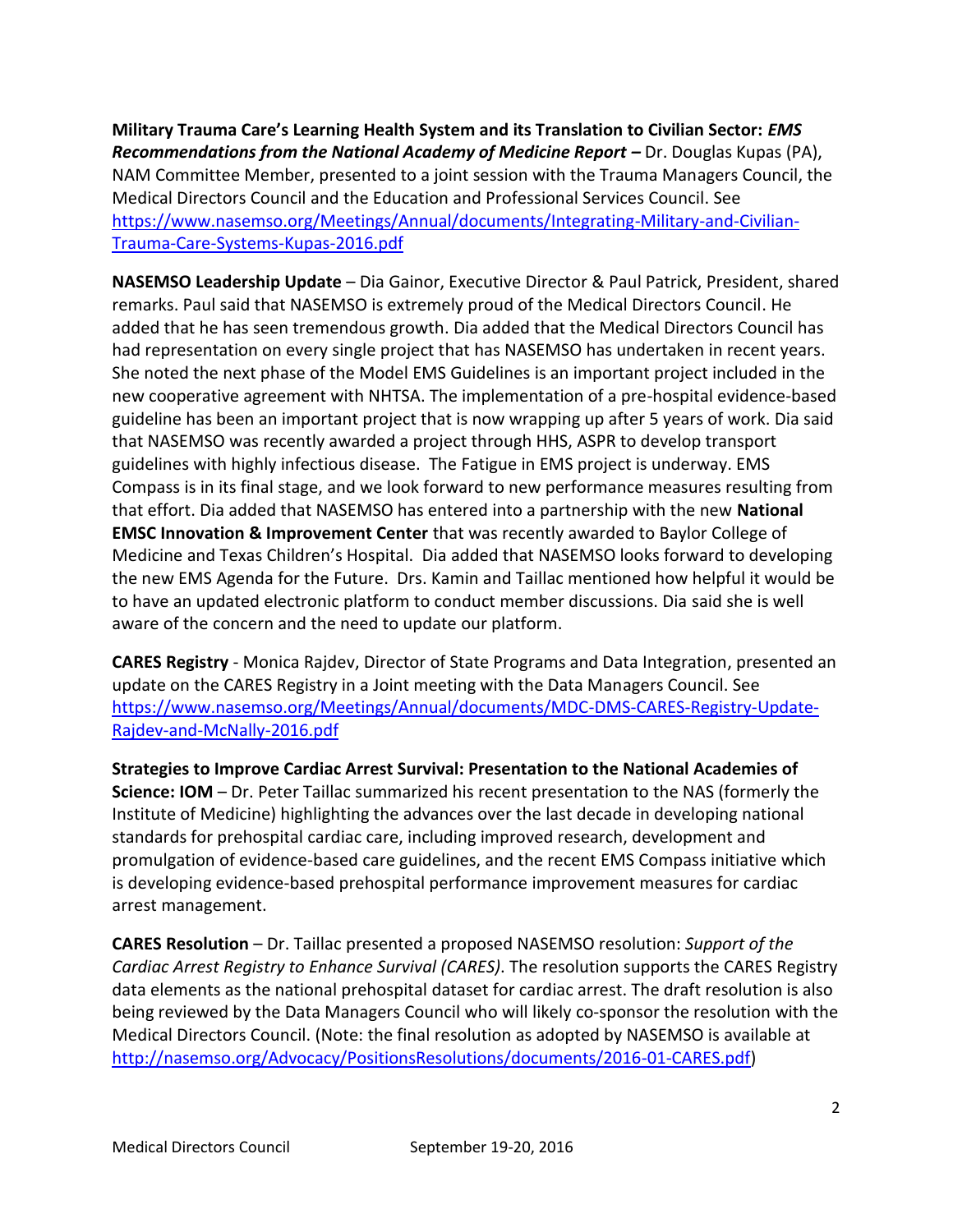**Model EMS Clinical Guidelines: The Next Phase –** Drs. Carol Cunningham (OH) & Richard Kamin (CT) reported that the project is in its second phase. New guidelines will be added and existing guidelines will be reviewed for potential revisions. A new workgroup with some original members plus new members has been meeting monthly by teleconference and will hold a faceto-face meeting in New Orleans in conjunction with the NAEMSP meeting in January. See [https://www.nasemso.org/Meetings/Annual/documents/MDC-National-Model-EMS-Clinical-](https://www.nasemso.org/Meetings/Annual/documents/MDC-National-Model-EMS-Clinical-Guidelines-Cunningham-and-Kamin-2016.pdf)[Guidelines-Cunningham-and-Kamin-2016.pdf](https://www.nasemso.org/Meetings/Annual/documents/MDC-National-Model-EMS-Clinical-Guidelines-Cunningham-and-Kamin-2016.pdf)

# (PLATINUM SPONSOR) **Roundtable ®**

Dr. Michael Wilcox, ImageTrend physician consultant (and former state EMS Medical Director in MN) and Dave Zaiman, Business Development Manager, shared information about ImageTrend and its products in a roundtable format. ImageTrend has a variety of electronic data tools it has developed to build upon its prehospital patient care reporting systems. One if its newer data tools is designed for community paramedicine.

**CAPCE (formerly CECBEMS)** – Dr. Joe Holley explained that the Commission on Accreditation for Pre-Hospital Continuing Education (CAPCE) is responsible for certifying the quality of continuing education for EMS. Recently they have been reviewing online providers and found many areas of concern. Many do not provide adequate safeguards to ensure that the time spent matches the time for which credit is given, that testing ensures knowledge of the student, and that programs are consistent. CAPCE will be notifying these providers to correct these issues or face loss of accreditation. However, the scope of this issue is taxing to CAPCE resources. State EMS offices should consider additional safeguards related to the use on online continuing education. Some providers are using mirrored sites for CECBEMS auditors vs. the typical user, that allow getting around gating and protections. CAPCE using "secret shopper" model to evaluate compliance. For instance, in TN, not allowing more than 50% of hours to be provided by online resources. See<https://www.cecbems.org/About.aspx>

# **State Reports**

Ohio, Dr. Carol Cunningham – The Republican National Convention occurred without much incident, although there was a great deal of preparedness planning for the year leading up to the event. They are addressing opioid crisis, as Ohio is in the top 5 states. They have a naloxone training module, including one for non-medical providers which will be posted on EMS website. Carfentanil is an emerging problem. State EMS Board passed a resolution to convene a statewide task force to address active shooter events and include in treatment guidelines.

Florida, Dr. Joe Nelson – The state has a new surgeon general and new EMS chief, both with experience. Florida will not be a NREMT state at the start of 2017, but will be a CARES state in 2017. They are working to improve cardiac arrest performance across the state. They are upgrading to the newest version of NEMSIS. There has been increased training in active shooter events after the mass shooting at the Pulse Nightclub in Orlando; utilizing the New England recommendations. Florida EMS is using RACE score predominantly to bypass primary for comprehensive stroke centers.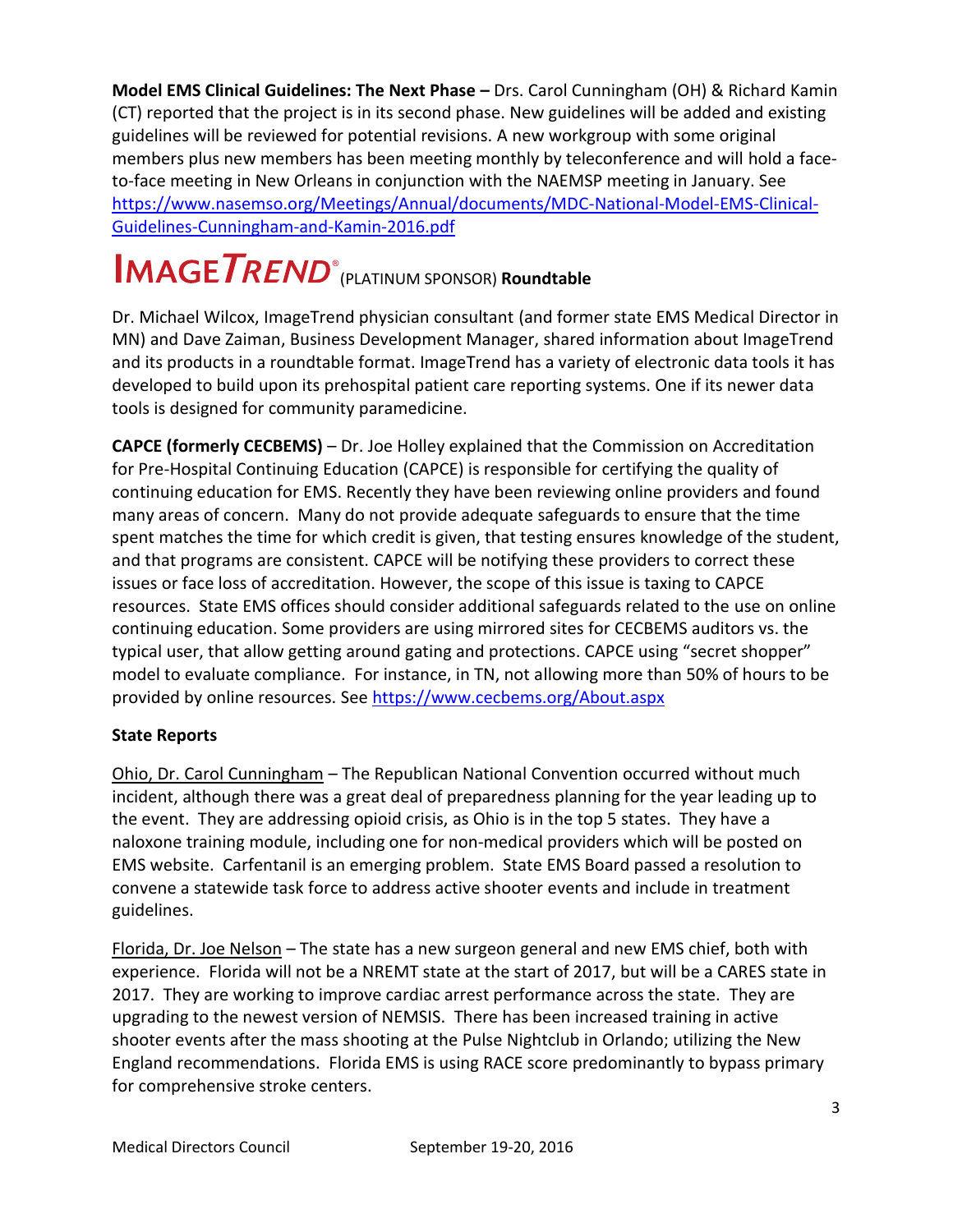Connecticut, Dr. Rich Kamin – They now have state protocols, which look much like NH-New England-Model guidelines. The state is working with the conundrum where everyone wants to give naloxone. They are trying to address data system challenges. Another issue is the ski patrol, including the skill of providers and whether medical direction is required.

Maine, Dr. Matt Sholl - Maine has added a new Assistant State Medical Director, Dr. Kate Zimmerman. They recently worked to expand medical direction committee, especially to include pediatricians. They built in a role for a pharmacist and an at-large member (hoped to get air medical folks involved). The state is expanding the community paramedicine program. One health care insurer is looking to partner around a community paramedicine program, and is likely to start with readmission prevention, as well as patients who are without access to healthcare and low acuity EMS calls. They are joining the Heart Rescue project and are sending persons to the Resuscitation Academy. They are continuing with New England common guideline project. A regional assessment is upcoming but are being told to cut their budget which may threaten the regional assessment. Finally, Maine is fully feeling the brunt of the opioid epidemic, but has not run into carfentanil. Hepatitis B is running at 200% of previous rates. One local hospital recently ran into a naloxone shortage and was unable to obtain it.

**Recess –** The meeting recessed at 4:45 pm**.**

#### **MEETING RECORD Tuesday, September 20**

**Reconvene, Update Agenda, New introductions** – Dr. Peter Taillac reconvened the meeting at 8:35 a.m.

**Comments from NHTSA OEMS Director** – Dr. Jon Krohmer commented that he was greatly impressed with the quality of the discussion at the Medical Directors Council meeting yesterday. He shared his excitement about his recent appointment to the Director of the NHTSA Office of EMS.

#### **State Reports** (continued)

New Hampshire, Dr. Jim Suozzi – New Hampshire is moving forward with CARES and hoping to have it in place the first of the year. They have a high performance CPR initiative. The state is part of the New England Resuscitation Academy and working on Northern New England protocol for stroke. At the direction of the Governor, they created a law enforcement provider level for the purpose of administering naloxone.

Idaho, Dr. Curtis Sandy – Idaho is in its first year of the time-sensitive emergency care system and has designated 4 stroke centers and 5 STEMI centers. CARES has been implemented and the hospitals are paying the fees for EMS agencies. The state continues to be challenged with wildland fires and is hoping that their new REPLICA law will help with the issue of out-of-state providers who are temporarily in the state to fight the wildland fires.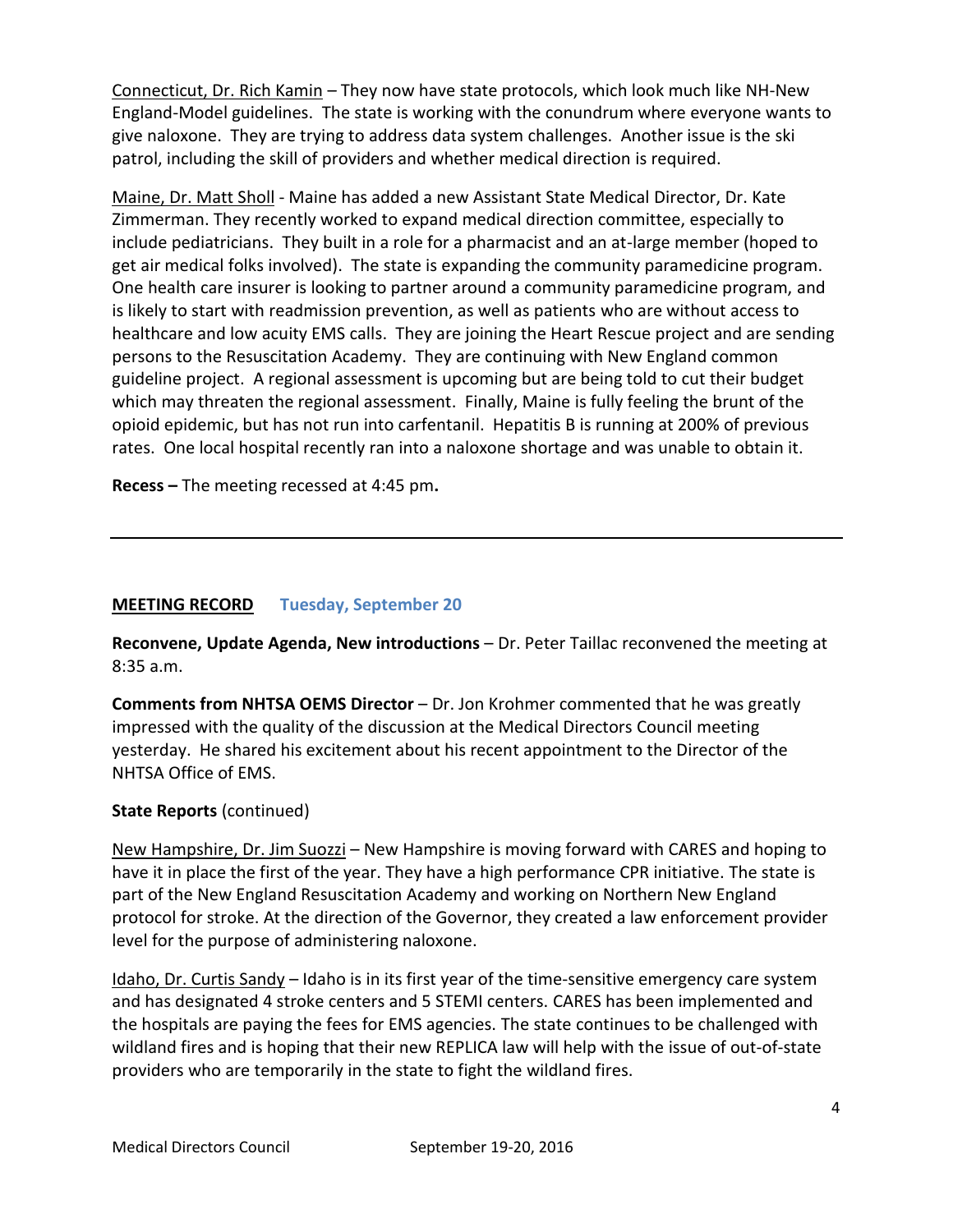Colorado, Dr. Art Kanowitz & Dr. Jeff Beckman – Art will be retiring and extended his appreciation to the Council and the responses he receives from the listserv. Dr. Jeff Beckman is replacing him. Dr. Beckman said there has been a great deal of discussion related to marijuana; they have seen a reduction in opioid overdoses with the new relaxed marijuana laws. One problem has been with regard to the edibles and children mistaking them for candy. There are programs in place allowing family members to purchase naloxone, as well as law enforcement to administer naloxone. They are proposing new legislation related to critical care paramedic and community paramedic.

Arkansas, Dr. James Bledsoe – Arkansas started a stroke pilot program this year to determine if it makes a difference in patient outcomes. The governor has been very supportive. They plan to start a similar program with STEMI. They are finalizing statewide EMS protocols (voluntary) this year. He relied heavily on the statewide EMS medical directors committee. Community paramedics have taken hold now that they are recognized in state law. Funding community paramedics has been a challenge.

Minnesota, Dr. Aaron Burnett - Minnesota is becoming a NCCR state requiring all EMS levels to be certified by the National Registry of EMTs. Ebola funding was made available by the state legislature. Minnesota's EMS agency is an independent regulatory board, which recently celebrated its 20<sup>th</sup> anniversary. They have liberalized rules to allow epinephrine to be administered by EMTs in a volume-limited syringe (as opposed to Epi-pens). The state trauma system is now about 10 years old. He is a member of the Statewide Trauma Advisory Committee, and they have strengthened EMS involvement with a new advisory group comprised of 3 EMS representatives and 3 trauma representatives.

Wisconsin, Dr. Suzanne Martens – The Legislature has relaxed the staffing requirement for 2 EMTs on an ambulance and now may use an EMT and first responder. They also passed a law requiring EMTs to be able to administer naloxone. They are examining cross-border licensing issues. She recently developed a training module to train first responders (EMRs) to draw up epinephrine.

Nebraska, Dr. Eric Ernest – Nebraska awarded a grant through the Helmsley Foundation for 4 simulation trucks, with the goal to target CME for EMS and critical access hospitals. Nebraska was on-boarded as a CARES Registry state a little over a year ago with over 50% of the population covered by the CARES Registry. The state is looking at a certification process and continuing education process for physician medical directors, as well as the use of regionalized medical direction. They have expanded scope of practice for the EMT to use IM epinephrine. They have LUCAS deployment across the state, having CPR induced consciousness (Publishing of paper in British Paramedic journal and editorial in Resuscitation). The state has new stroke designation legislation.

Pennsylvania, Dr. Doug Kupas – High performance CPR was rolled out across the state; they have been training and testing providers to improve their skills. They completed an emergency update to their opiate overdose protocol to increase the naloxone dosage (starting with the low dose and increasing gradually). The AHA is now pushing cookie-cutter legislation for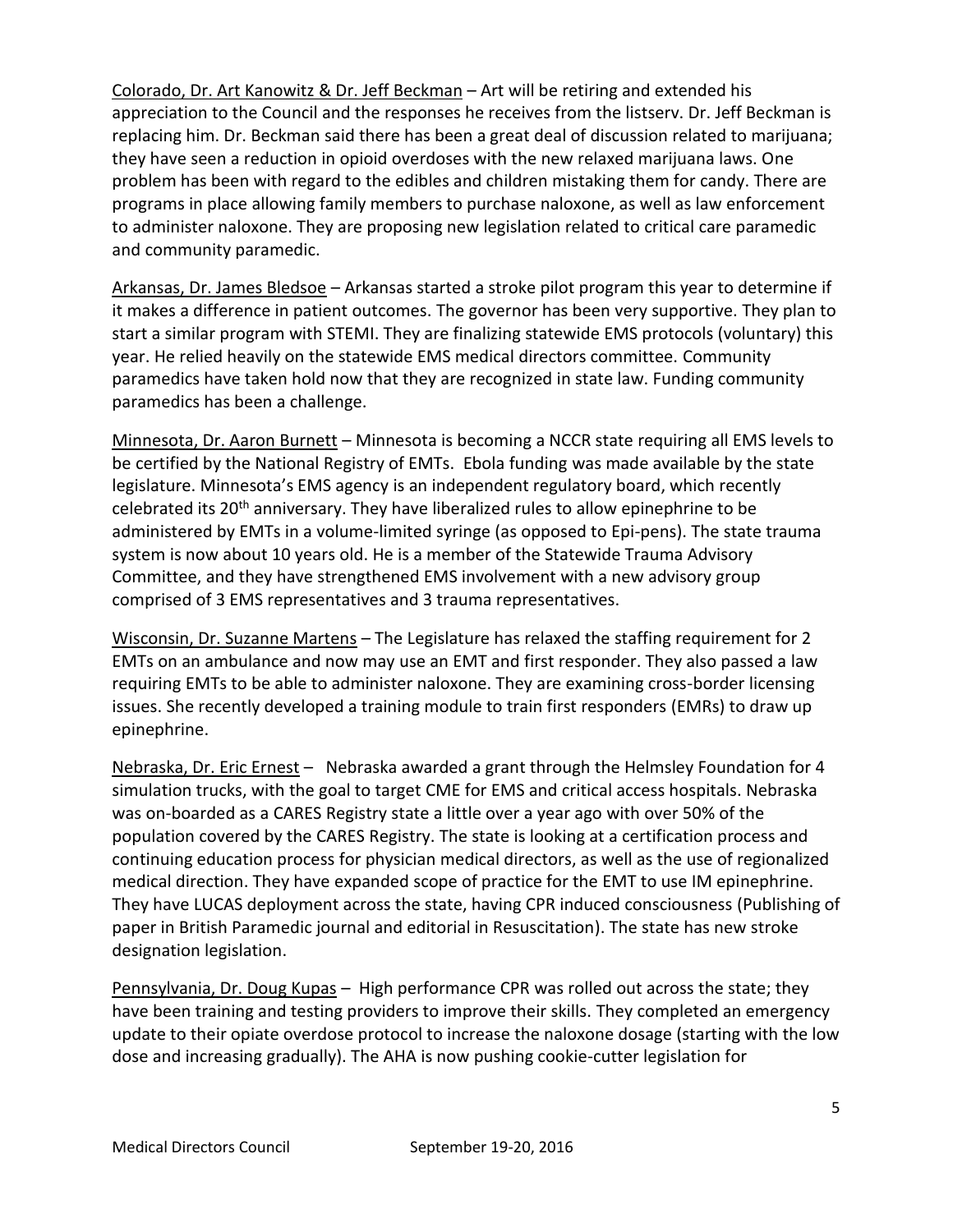comprehensive stroke centers, which was not addressed when they advanced the primary stroke center legislation previously.

Michigan, Dr. Bill Fales – The state is still trying to recover from the Flint water crisis. They have a fledgling statewide cardiac arrest initiative. They have about 75% of the state covered by the CARES Registry. The next version of the pediatric drug dosing system is being rolled out. They received an EMSC Targeted Issues grant. The state is also implementing a child restraint system for transporting children in ambulances. They are attempting to track naloxone misuse.

# **Council Elections**

**Chair-Elect –** Dr. Harry Sibold was nominated by Dr. Rick Alcorta and seconded by Dr. Joe Holley for Chair-Elect. There were no other nominations for Chair-Elect. Dr. Harry Sibold was elected as Chair-Elect by acclamation.

**Secretary -** Dr. Taillac nominated Dr. Jim Suozzi, who declined. Dr. Cunningham nominated Dr. Aaron Burnett, which was seconded by Dr. Alcorta. There were no other nominations. Dr. Burnett was elected Secretary by acclamation.

The following individuals were elected as regional representatives:

**East Region**- Dr. Matt Sholl/Dr. Kate Zimmerman

**Great Lakes** – Dr. Carol Cunningham

**Midwest** – Dr. Peter Taillac

# **South** – Dr. Joe Nelson

**West** – Dr. Curtis Sandy

**NAEMSP Remarks -** Dr. Jane Brice, President of NAEMSP, reported the NAEMSP Annual Meeting is January 24-26 in New Orleans. NAEMSP has focused on international EMS systems. They have been to a number of countries and will soon be going to Sri Lanka and the Dominican Republic. NAEMSP has recently developed a Fellow of EMS and have received 200 applications already. They have worked diligently on the federal legislation, Protecting Patient Access to Emergency Medications Act of 2016 in Congress. Dr. Taillac said the MDC is interested in working with NAEMSP to develop a pipeline of information for EMS medical directors who are not members of NAEMSP.

**NAEMT Remarks** – Dr. Paul Hinchey encouraged members to participate in NAEMT's EMS on the Hill Day which is held annually in the spring. The dates have not yet been announced but it will be in April 2017. In July the Veterans EMS Transition Act was passed. It establishes a pilot project. NAEMT has also completed two surveys in the past year: one is on the use of data in EMS and the other related to mental health issues in EMS, which addresses the increased suicide rate in EMS. NAEMT continues to develop new courses for EMS providers. The next one to be released is on the subject of psychological trauma.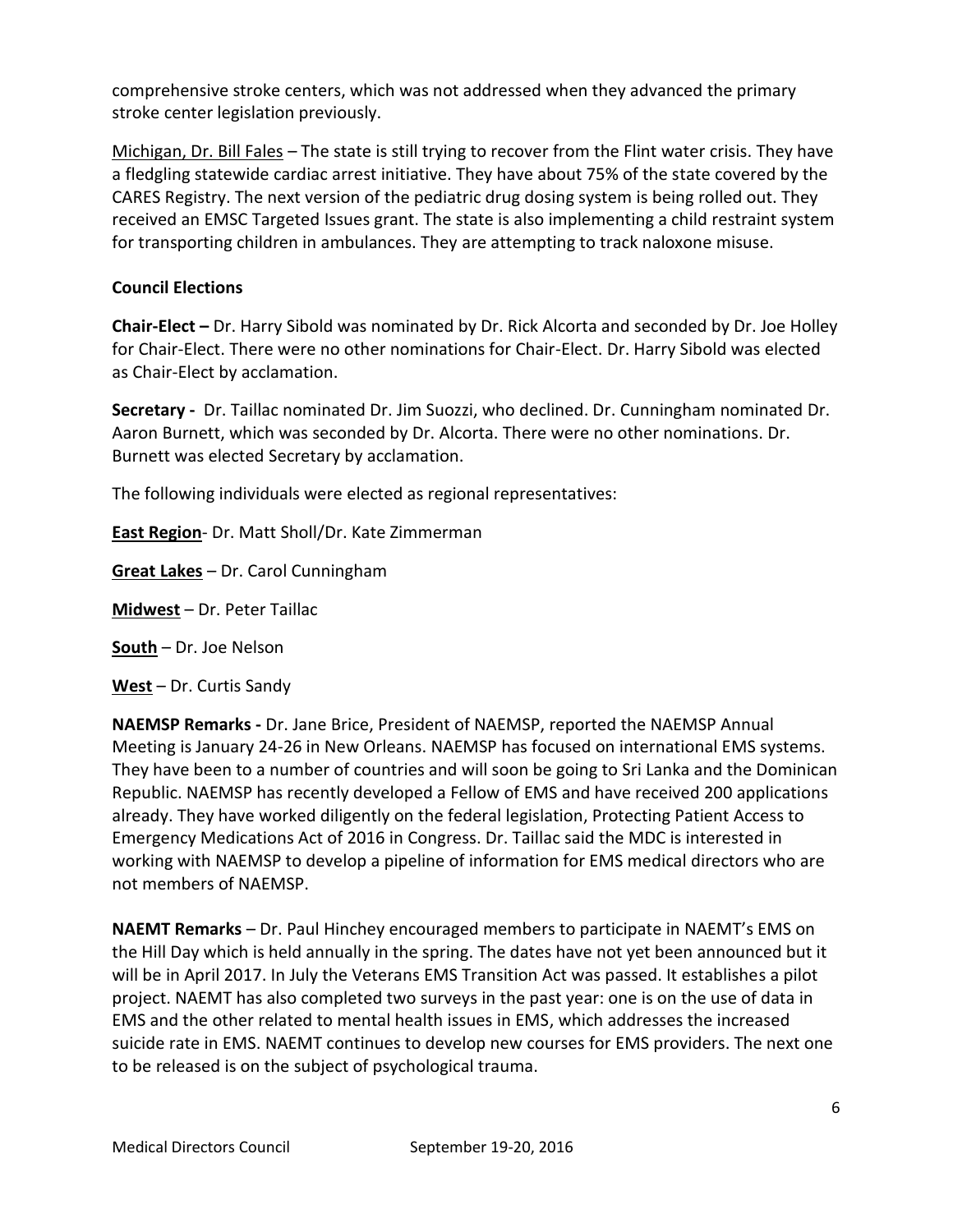#### **Federal Partner Updates**

**NHTSA Update** - Susan McHenry reported that Dr. Jon Krohmer participated in the NEMSAC meeting on his second day after starting his position with NHTSA OEMS. Two new advisories were approved by NEMSAC -- one supporting REPLICA and the other dealing with an emergency amendment to change the Scope of Practice model to include the administration of naloxone by EMTS and EMRs. The EMS Agenda for the Future will be undergoing a major update. FICEMS is pushing for it to be a data driven EMS Agenda for the Future.

**HRSA EMSC Update** - Diane Pilkey reported that HRSA has recently awarded three new state partnership Regionalization of Care grants to New Mexico, Montana and California. They also recently funded five new Targeted Issues grants. They are rolling out new performance measures, as well as beginning a 5-year strategic planning effort.

#### **State Reports** (continued)

Indiana, Dr. Michael Olinger – Recently upgraded to Image Trend®, with NEMSIS 3 being tested. State decided not to make merit badge for tactical paramedic. Problem with distribution of resources: \$30k to put tourniquets in rural schools. The state is standing back on MIH but it is happening locally. He believes that they have the general skills with further training by local hospital entities generally. Indiana just became a NREMT state for EMT certification. They have no unified statewide protocols, but working on developing regional protocols. The 3<sup>rd</sup> annual EMS medical director conference was recently held. Noted discussion of penetrating trauma as a surgical disease, including early rapid transport, and that any process delaying surgery is probably not warranted.

Tennessee, Dr. Joe Holley – Community paramedicine legislation is at the AG's office. The state is working on stroke and STEMI systems. They will be completing IV training for all EMTs. In TN, ALS ambulance must have AEMT & paramedic for 95% of transports and BLS ambulance 2 x AEMT on all. They are moving to a statewide ePCR with Image Trend. Since TN became an NREMT state, they have seen pass rates go down, especially at the AEMT level.

Maryland, Dr. Rick Alcorta – They will be posting the state EMS director position as Dr. Kevin Seaman is leaving. Rick will serve as co-director once again until the position is filled. He has no interest in the position long term. He notes that CMS has contracted with Novitas and has established a 5 failure rule. Will kick back those that are not compliant. The state has gone from 20% to 60% denial rate on first submission.

California, Dr. Howard Backer – They have 3 levels of active shooter training. Project to include EMS record in hospital EHR. Statute passed which states hospitals may share information with EMS (sponsored by hospital association). When is modified NIHSS acceptable. Dr. Backer states that the committee he worked with felt that full stroke scale should always be used. Not appropriate for a comprehensive stroke center to refuse a patient.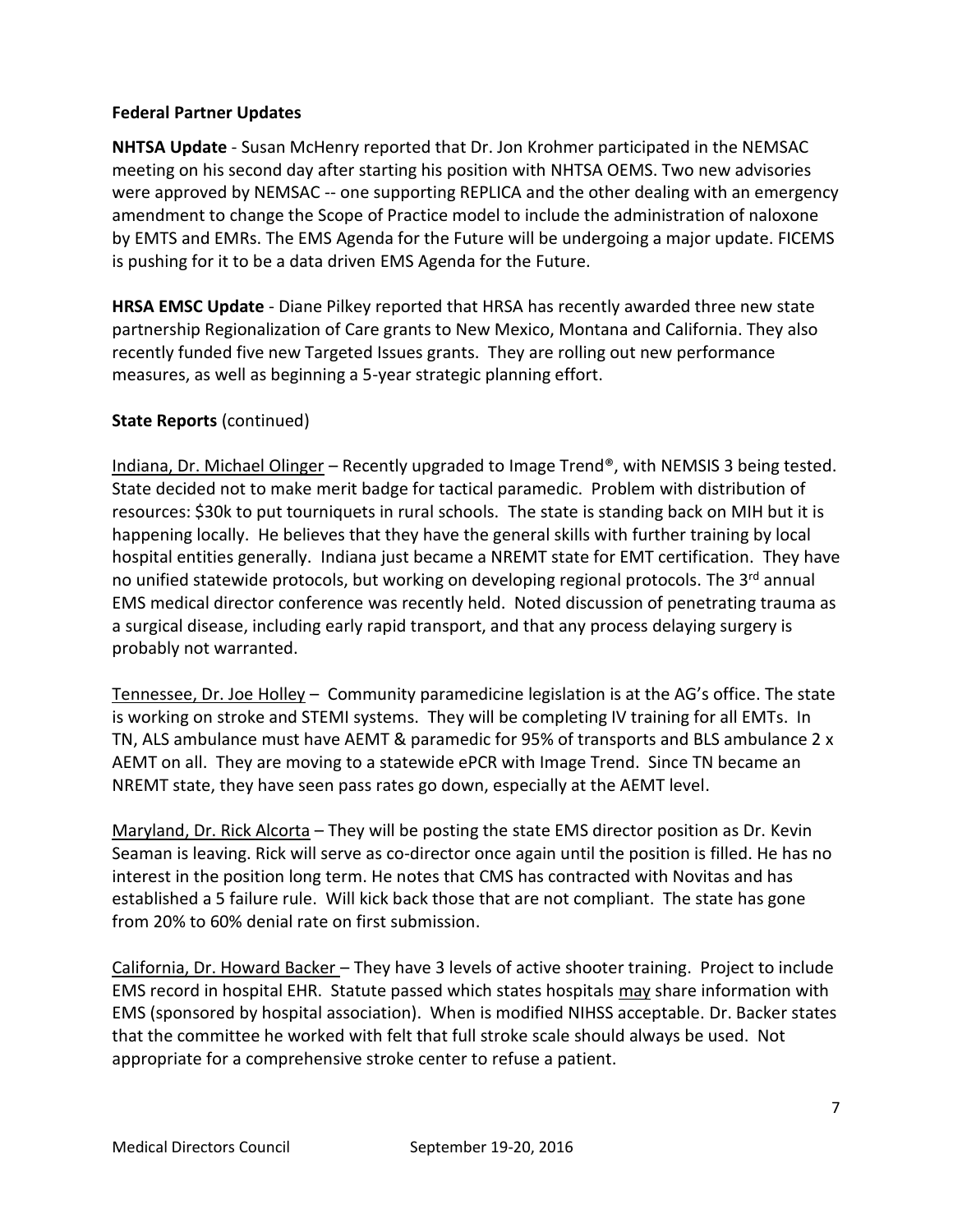Rhode Island, Dr. Ken Williams – They are doing CT angio on almost every stroke victim and variably finding patients with symptoms without clot or blockage and patients with no symptoms with big clot. Two to four patients are being transported per day. He highlighted the fact that stroke is a vascular disease and we should be imaging the vessels. They are getting some information that TPA may not be as useful as once thought, and there are 324 pages of new guidelines.

**NASEMSO Strategies to Coordinate EMS Training Using Learning Management Systems (LMS)** (Joint Session with EPSC and DP Committee) - Gam Wejitunge (NHTSA) & Kandra Strauss-Riggs **(**National Center for Disaster Medicine & Public Health)

Gam Wejitunge reported that FICEMS identified a gap in just-in-time training for EMS. He introduced Kandra Strauss-Riggs from the National Center for Disaster Medicine and Public Health. Kandra explained there is plenty of good material available but states do not know how to access it. She asked attendees to address their training needs. Some responded that they found the learning management system they tried was difficult to use; there is a need for a LMS that is user-friendly. Several reported using Train. Dr. Taillac reported that they attempted to use Train in the Implementation of a Prehospital EBG Project, but had to abandon it due to the problems encountered. Gam asked if there is role for LMS in implementing the Model EMS Clinical Guidelines as well as for just-in-time training for emerging events. Participants agreed there was a need for a user friendly learning management system.



# (Gold Sponsor) *Eagle Pharmaceuticals Roundtable*

**Unanswered Questions in Heat-Related Emergencies** - Moderated by Judi Miller Ms. Miller asked if there would be an interest in a drug for heat-related emergencies. Dr. Taillac pointed out that heat stroke is not among the top 10 reasons for EMS calls. Dr. Kamin added it is not easy to diagnose. Ms. Miller commented that the high school athletic programs all now have rectal thermometers. Dr. Fales informed the Eagle representatives that they may not always be able to bill for drugs administered. Ms. Miller and the Eagle representative thanked everyone for the input.

# **Project/Committee Reports**

Role of State EMS Medical Director Position Statement – Dr. Douglas Kupas reported the final version has been completed and includes the additions requested by the MDC.

Prehospital EBG Consortium – Dr. Peter Taillac reported the consortium is moving along quietly in the background. The current effort is focused on developing a toolkit which should be ready for the EBG consortium meeting at the NAEMSP conference in January.

Air Medical Model Rules – Dr. George Lindbeck reported that the air model rules have been approved by NHTSA's legal counsel and will be acted upon by the NASEMSO Board at tomorrow's meeting.